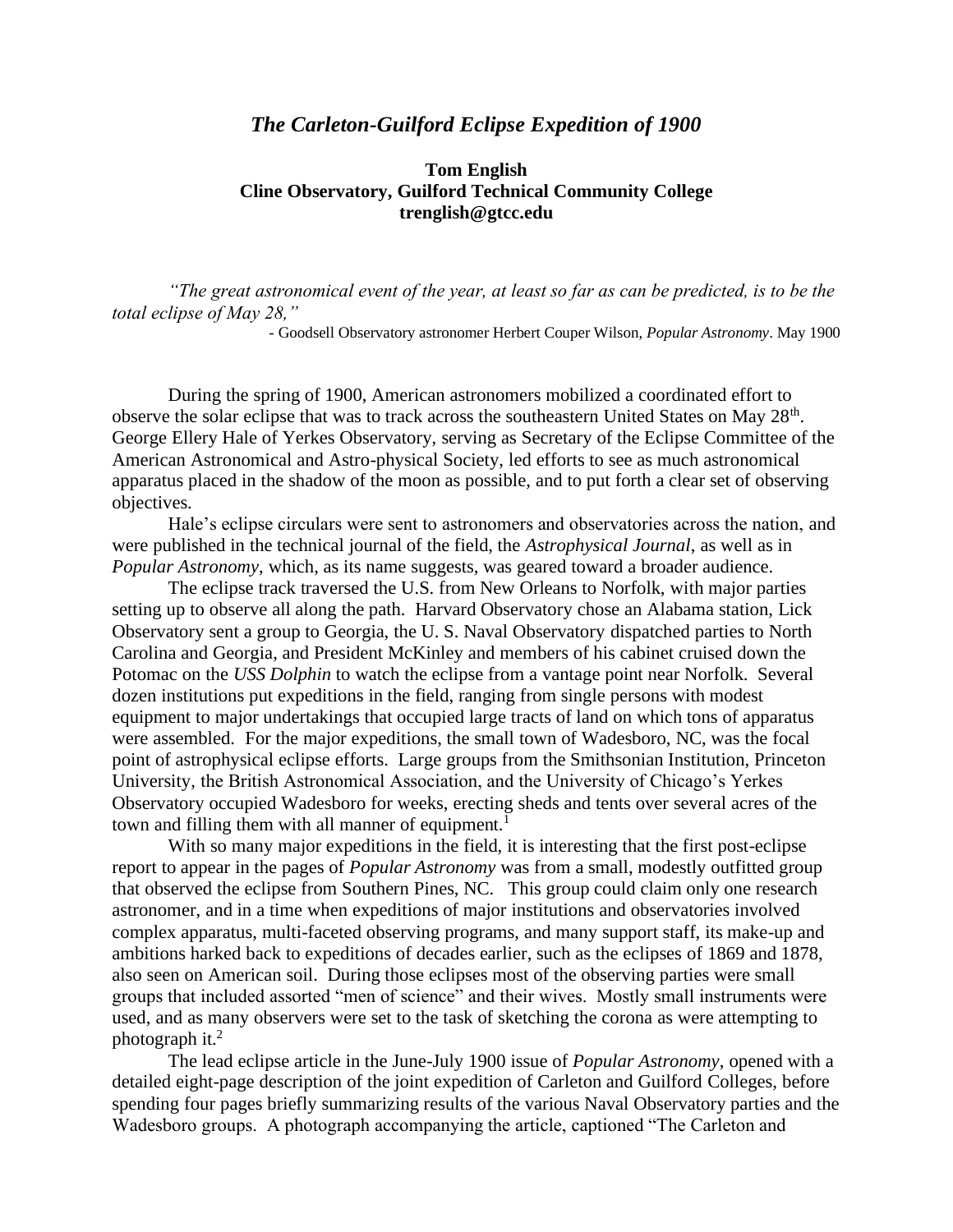Guilford College observing parties at their station Near Southern Pines, N.C., May 28<sup>th</sup>, 1900", shows nearly two dozen persons, accompanied by a few telescopes, standing in the fenced yard of, or sitting on the roof of, a large farm house. The image is much more reminiscent of the photos of modestly outfitted mid-nineteenth century eclipse expeditions than of the ambitious institutionally-supported stations at nearby sites in North Carolina in 1900. The post-eclipse report also reveals that the observing program used by the Carleton-Guilford party could have come right out of the 1869 or 1878 efforts.

It is not surprising that *Popular Astronomy* would lead with this report. The journal was published out of Carleton College, of Northfield, Minnesota, by their observatory director, William Wallace Payne. Carleton's Goodsell Observatory was one of the first significant astronomical facilities in the American Midwest. It boasted a 16.2-inch Clark refractor and provided time service for thousands of miles of railroad in the region in the late nineteenth century. Payne came to Carleton in 1871, established an astronomy course, purchased basic equipment with his own funds, and erected the school's first observatory in 1878. (The new observatory was opened in 1887 and named for Charles M. Goodsell in 1891.) In 1882 Payne began publishing *The Sidereal Messenger*. He established the journal *Astronomy & Astrophysics* in 1892 with G. E. Hale, but a split with Hale in 1893 led to separate publication of *Popular Astronomy* (by Payne) and *the Astrophysical Journal* (by Hale).<sup>3</sup>

Herbert Couper Wilson, a former Carleton student, joined the Goodsell staff in 1887, and served as Director/Editor after Payne retired (1908-1926). Wilson spent his preparatory and college years at Carleton, then went to the Cincinnati Observatory in 1880, where he worked under Ormond Stone. When Stone resigned in 1882, Wilson effectively directed the facility until a permanent Director could be found. After earning his Ph.D. in 1886 (the first such degree granted by the University of Cincinnati), he spent a year at the Naval Observatory working as a computer for the Venus Transit Commission, before returning to Carleton, where he assumed direction of both the Goodsell Observatory and *Popular Astronomy* after W. W. Payne's retirement. He was the astronomer in charge for the 1900 eclipse expedition. It was the first of four such ventures he attempted.<sup>4</sup>

The driving force behind the Carleton expedition, however, was not one of the astronomers, but rather Rev. Arthur Haydn Pearson, a professor of chemistry (though some reports associate him with the philosophy and Biblical departments). Pearson was active in Congregational and educational circles throughout the northern Midwest. He married Alice Armsby, a Professor of Latin at Carleton, in 1885, and the two were fixtures in the Northfield scene for all the time they lived there.<sup>5</sup> He had shown prior interest in eclipses – for the annular eclipse of 1885 March 16, which was 74% obscured at the Carleton campus, he "was able to jury-rig a camera to the Clark telescope to photograph a partial solar eclipse".<sup>6</sup>

Wilson wrote Hale on April 14<sup>th</sup> asking for information about American eclipse parties for inclusion in *Popular Astronomy*. In the letter he suggested to Hale that they were hoping to have the May issue ready within a week, and indicated that Goodsell Observatory expedition plans were "very uncertain as yet," adding "[i]f we go it will be determined in a few days." Hale responded on the 19<sup>th</sup>, and his summary information appeared in the "General Notes" section of the May publication. Also in that issue was a short note about the tentative Carleton plans, but the best they could say at time of publication was that they planned to travel to "a point probably in North Carolina."<sup>7</sup>

This last minute planning did not please Payne, who described the situation in his annual report to the President for 1900 as follows,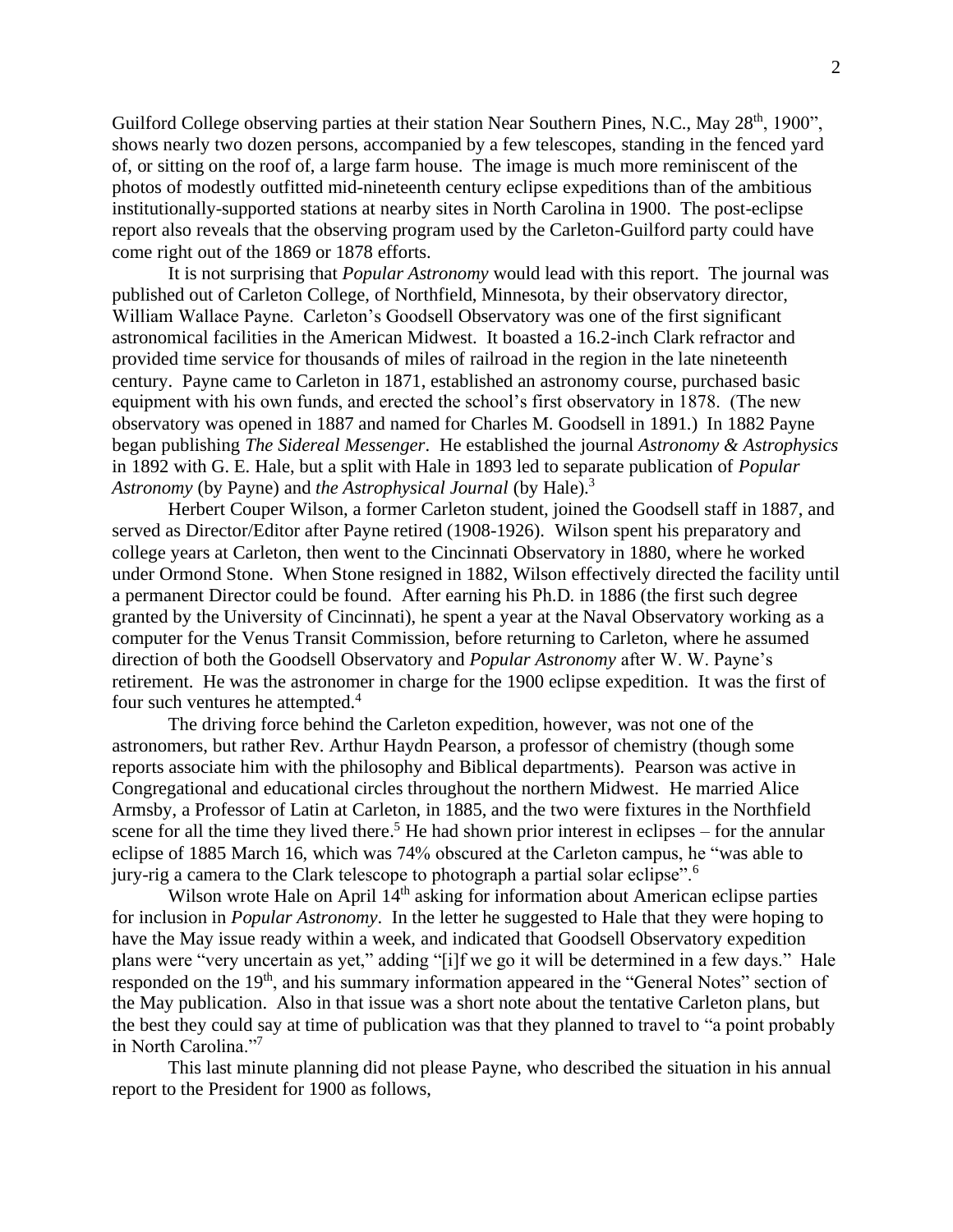It has been often asked why the Director of the Observatory did not accompany the expedition. The real reason should be stated, though it is given with reluctance. The facts are, Professor Pearson assumed the leadership of the party and planned for it several weeks beforehand. He selected the place for observation and secured the funds for the trip. He invited persons to join the party as assistants and chose the railroad route to be taken from Chicago to North Carolina. The Director of the Observatory did not wish to go under such circumstances, because the planning of the expedition, in his judgment, was indefinite, uncertain and unbusinesslike up to the day of starting; and also because the funds were certainly not sufficient to add a fourth member to the party and have the increased expense provided for.<sup>8</sup>

The total cost of the expedition was \$216 as noted by Payne in his report. Remarkably, \$150 of this was pledged by the Carleton junior class. According to Wilson's account of the expedition, the juniors had been studying Princeton astronomer C. A. Young's textbook and donated the funds to make sure Carleton was represented at the eclipse. Unfortunately, their funds didn't allow one of their own to attend. It is interesting to contrast this case with that of the senior class of the Citadel, who also studied Young's manual. They were sent by their institution to spend a few days in Wadesboro, NC, where they observed the eclipse and met Professor Young himself.<sup>9</sup>

How Carleton and Guilford came to partner for the eclipse expedition is an interesting example of the application of personal connections. There no hint of a Guilford College expedition in the published pre-eclipse summaries of plans of eclipse parties, or in the reports of the various expeditions in the *Astrophysical Journal* post-eclipse. As Secretary of the Eclipse Committee, Hale received hundreds of letters related to the eclipse, but none of his correspondence in the archives of the Yerkes Observatory indicates that anyone from Guilford inquired about the eclipse or informed him of any plans. There is no record of turn-of-thecentury Guilford subscriptions to *Popular Astronomy* or *Astrophysical Journal*, so it cannot be assumed that Guilford faculty read the advance notes about eclipse plans.<sup>10</sup>

The impetus for the Guilford presence at Southern Pines for the eclipse is attributable to Carleton's Pearson. He was putting together a course of lectures on social ethics, and through his discussion of the topic with Dr. Alfred H. Lindley, a Minneapolis-based Quaker doctor who had moved there from North Carolina, the connections were made for the Southern Pines expedition site. The details of their discussions are not preserved, but if Pearson talked of the eclipse that his colleagues at Carleton were promoting in their journal, Dr. Lindley certainly would have recognized that the path of totality passed across family land in North Carolina. Pearson wrote in his report to the Carleton President,

Incidentally, an effort to secure additional illustrative material [for the course] led to the eclipse expedition to North Carolina. Through the kindness of Dr. A. H. Lindley of Minneapolis expressed in a letter from him to his cousin, Mr. J. Van Lindley of Pomona, North Carolina, an offer was received from the latter for the use of his large fruit farm situated midway between Pinehurst and Southern Pines, N.C., for the purposes of an eclipse expedition from Goodsell Observatory.<sup>11</sup>

John Van Lindley was a longtime Guilford College Trustee. He was born in Monrovia, Indiana, but lived in North Carolina most of his life, where his family owned a nursery business that became quite successful under his leadership. The Lindley nurseries featured several farms around the state, including a large property he purchased in Southern Pines in 1893. He was also successful in other ventures – his Pomona Terra Cotta Company made the sewer pipes for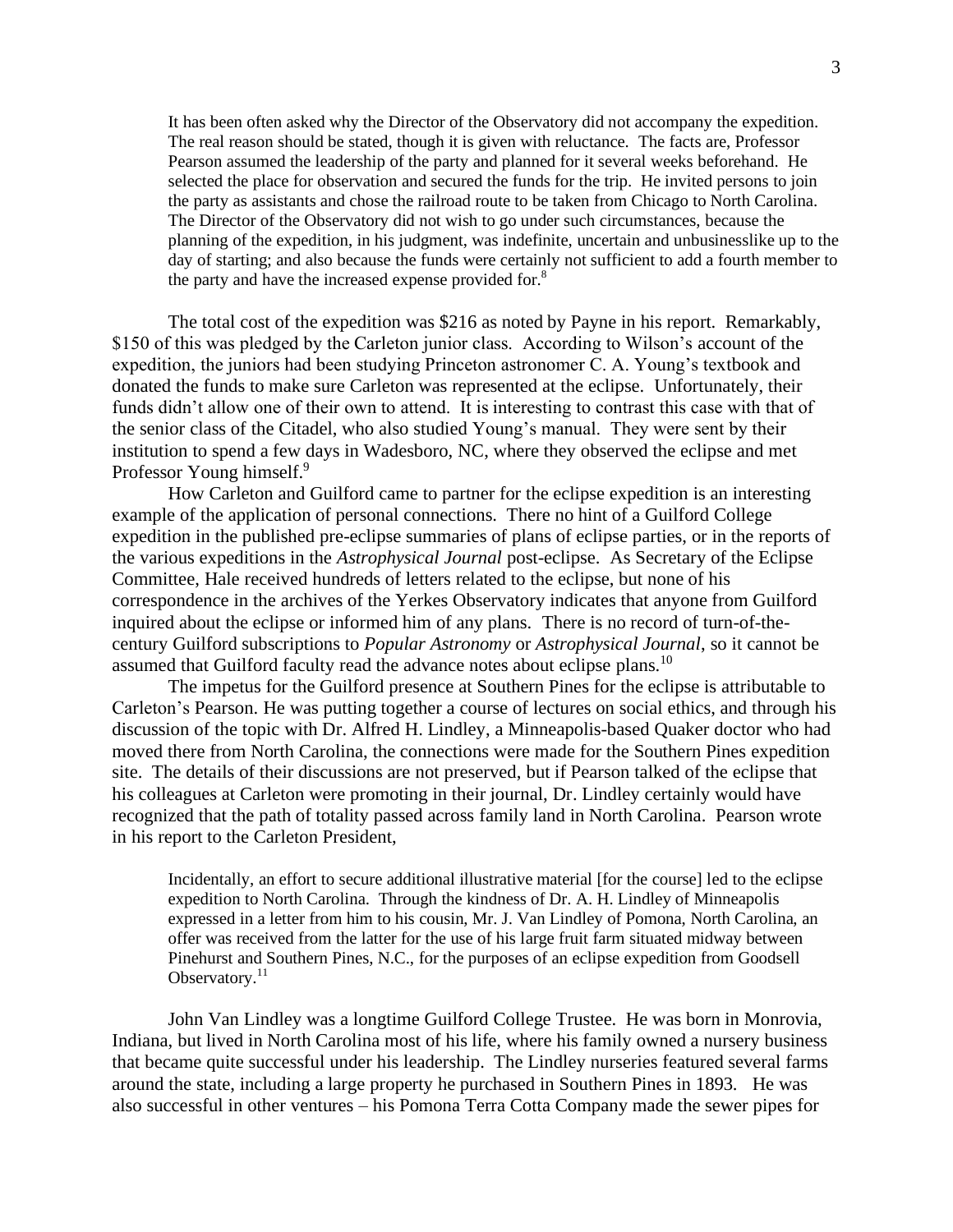the city of Greensboro, and land he donated to the city is now home to an arboretum and a park that bears his name. $^{12}$ 

Both the Lindley cousins had been students at New Garden Boarding School, a Quaker school that was the precursor to Guilford College. At the onset of the Civil War, Alfred H. Lindley and another former classmate, Dr. Nathan Branson Hill, moved from North Carolina to Minnesota, where they opened a medical practice. The Hill family had been active in the Underground Railroad, and the pressures of the war drove them north. They were part of an influx of Quakers to the Minneapolis area in  $1861$ <sup>13</sup>

Once contact was made with the Guilford Trustee, information about the Carleton expedition passed to George White, the Guilford astronomy instructor, and plans were hatched to go to the Lindley orchard in Southern Pines to view the eclipse. George Wilson White came to Guilford in 1893. In addition to astronomy, White taught courses in mathematics, surveying, and business. He was also Treasurer of the college for over two decades, and in this position was known for his precise and methodical way with figures – prior to his tenure most accounts at the school had been kept by memory. White's colleague in the physical sciences faculty, Robert N. Wilson, taught physics and chemistry, and the two of them led the Guilford eclipse party.<sup>14</sup>

With the Guilford-Carleton Southern Pines collaboration thus established and the day of eclipse approaching, the Carleton party made their way to North Carolina by rail, with free passage over the Chicago Great Western Railway between Northfield and Chicago. They traveled with Yerkes Observatory astronomers G. E. Hale and E. B. Frost from Chicago to Wadesboro, NC, arriving on May  $16<sup>th</sup>$  and picking up some suggestions for spectroscopic observations of the eclipse from the Yerkes astronomers before traveling north to Guilford College.<sup>15</sup> From the accounts available, it seems that the funds from the Carleton junior class paid not only for an eclipse expedition, but also for a lecture tour by Professor Pearson. His report to the president indicates that he managed to arrange a series of lectures in Greensboro, High Point, and Southern Pines during the trip, with his rousing "Vitality of Americanism" being the primary oratory. In an unprecedented arrangement, Pearson gave this presentation as a precommencement address at Guilford on May  $21<sup>st</sup>$ , the day before students were to graduate. The impact of his presentation was such that Guilford President Lewis Lyndon Hobbs resolved, as noted in his report on the year for the *Guilford Collegian*, that similar inspirational lectures be scheduled for the week of commencement in coming years. At least one member of the Guilford Board of Trustees was so impressed by the Carleton party that he expressed to Pearson an interest in hiring a Carleton graduate for the faculty (though there is no record of such a hire in the years after the eclipse), and Pearson even managed to procure \$10 from the Guilford College Trustees to pay for his expenses traveling between Greensboro and Southern Pines. They only appropriated \$25 for the whole Guilford party.<sup>16</sup>

Professor Pearson clearly projected himself as the expedition leader during the trip, and he must have cut quite a figure. He was quoted in several regional newspapers as an eyewitness to the eclipse, describing the beauty of the corona, but none of these papers carried comments from Wilson, the astronomer in charge (though the *Raleigh News & Observer* noted that Pearson was in the company of "one of the most scientific observers in the world"). An article (unrelated to the eclipse) in the *High Point Enterprise* briefly reviewed one of Pearson's "Vitality" lectures.<sup>17</sup>

Guilford commencement was on May  $22<sup>nd</sup>$  in 1900, and a few days later a group of Guilford staff and students, accompanied by Lindley and the Carleton party, set out from Greensboro to journey "across the country eighty miles to have the rare experience of seeing the flash of the corona in all its glory" in Southern Pines.<sup>18</sup>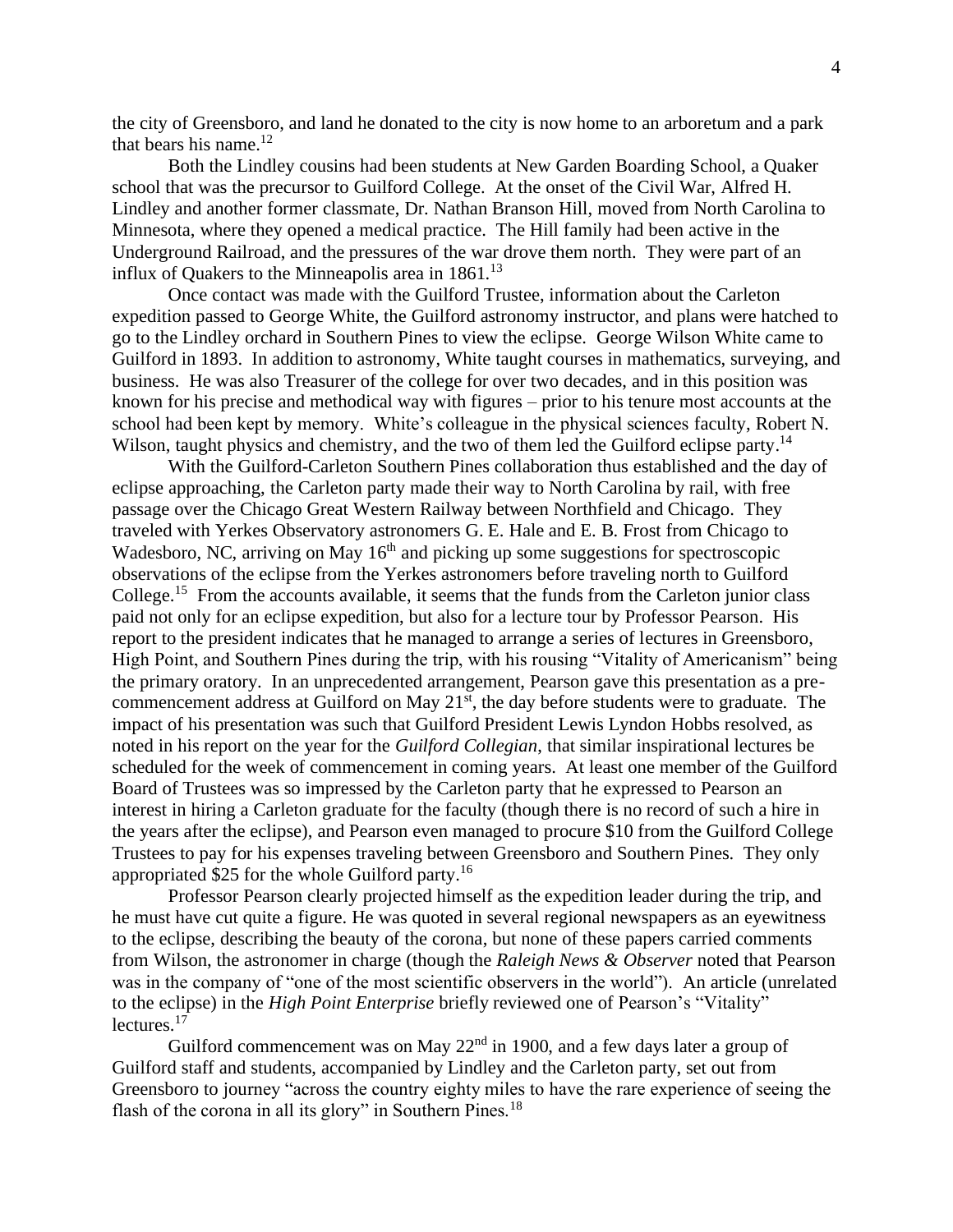The town of Southern Pines, NC, located in the central Sandhills region of the state, was incorporated in 1887. It was intended as a fruit-growing center, and when Lindley purchased several hundred acres outside of town in 1893, he established a peach orchard there that eventually boasted 60,000 trees.<sup>19</sup> Over twenty persons associated with the Guilford-Carleton eclipse party at the Lindley farm can be identified from the published accounts. George White's description of the Guilford party mentions nine students (though not by name), and a list of seven faculty, staff, and trustees: himself and his wife, John van Lindley, R. N. Wilson, instructor of chemistry Ada M. Field, Samuel H. Hodgin, the college's Dean of Men, and J. W. Cook. H. C. Wilson's account of the group for *Popular Astronomy* includes five of the students by name, and from within his report of the observations and White's account of the action, eight Guilford students are identified: Lacy Barbee, Hinton Buchan, Thomas Hinton, Richard and Walter Hobbs, Bernard Leavitt, Homer Ragan, and Emmitt Shepard. The Carleton party consisted of only four persons: Wilson, "Mrs. Clements of Faribault," and Pearson and his wife. 20

Once the day of the eclipse dawned, Carleton's H. C. Wilson took over the show, with Pearson and the Guilford crew in support. He had authored an article for the May issue of *Popular Astronomy* on eclipse observations, and the plans of the Carleton and Guilford parties followed in accordance with the article. The four main prongs of the investigation, as derived from the eclipse supplement to the *American Ephemeris* for 1900, were (1) sketches of the corona with the naked eye, (2) observations of shadow bands, (3) photographs of the corona, and (4) observations of contact times. This simple program, easily applied by casual observers, contrasts sharply with the more heavily astrophysical 12-point program distributed as an eclipse committee circular by Hale. $^{21}$ 

The morning of the eclipse was clear through nearly the entire shadow path across the southeastern U. S., and good conditions prevailed at Southern Pines. At 8:46 a.m. an order for silence was called on the observing grounds in preparation for totality. Lacy Barbee counted down to the predicted second contact – the beginning of totality, and Carleton's Wilson called out the moment of contact (8:46:14), after which Guilford's R. N. Wilson counted off the 94 seconds of totality, while Emmitt Shepard noted the time on the chronometer.

Once the shadow of the moon was upon them, the party set about at their duties. H. C. Wilson captured four images ranging in exposure from one to thirty seconds using the Goodsell Observatory's 8-inch Clark photographic refractor. He also used two photographic cameras to obtain a pair of 93-second exposures of the corona. W. W. Payne would later remark that these images showed "more detail in the inner and outer part of the Corona of the Sun than we have ever seen in photographs before." Meanwhile, A. H. Pearson put the suggestions of Frost and Hale into practice, taking four exposures of the flash spectrum with a prismatic camera constructed on site, and Guilford's White obtained four short-exposure images through his 3 inch visual telescope. Though nowhere near the quality of the Carleton exposures, White deemed them "good photos for amateur work" with an untested instrument, and used one to illustrate his report in the *Guilford Collegian*. 22

The rest of the group occupied itself with other projects. Homer Ragan, Thomas Hinton, and Walter and Richard Hobbs spread a white sheet on the ground for recording the shadow bands that appear before and after totality, but they found that the white sandy ground showed the wavering figures just as easily. The Guilford students dutifully followed Wilson's plan for recording the orientation and speed of the rapidly moving shadow patterns. The women of the party, Mrs. White, Mrs. Couts, and Miss Field, along with Professor Hodgin, under the direction of Mrs. Pearson, used white crayons and blue paper to sketch the corona visually.<sup>23</sup>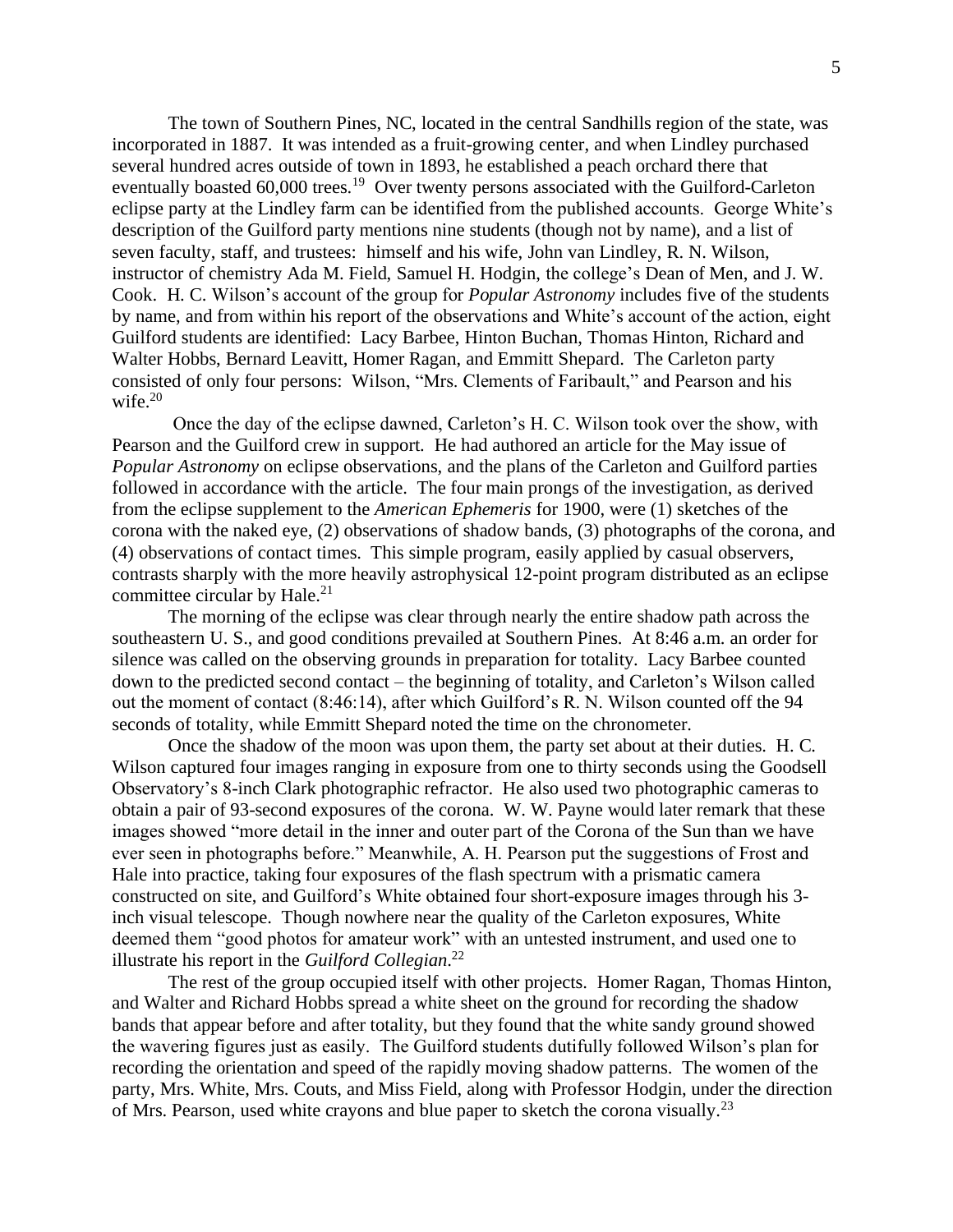There were others who came to the Lindley site to observe. White's report mentions that among the spectators were J. W. Cook and a Miss Couch (probably Wilson's "Mrs. Couts" above). Two other observers came upon the party as totality approached, according to White. They were Austin P. Nichols and a Mr. Kelly, both of Massachusetts. Kelly assisted with the photography, while Nichols is not listed in any reports as being involved with any specific observations. He did, however, contribute a report for the *Evening Gazette* of Haverhill, Mass., which Wilson included verbatim in his expedition write-up for *Popular Astronomy*.

The sky rapidly darkened, except that around the horizon were tints of orange, and to the southwestward the country was wrapped in the gloom of the approaching shadow. Time! called the man at the telescope, and the eclipse was upon us.

In an instant everything was transformed. The darkness was not intense, it was about that of late twilight, and the hands of a watch could easily be made out. Everyone was busy at their appointed task, not a sound was heard but the calling of the seconds by the timekeeper. Only 94 of them, and so much must be done in that brief time.<sup>24</sup>

The Carleton party returned home, the expedition having been a general success, especially given the criticism that Payne expressed. Pearson, who had experienced poor health for some years, suffered a physical breakdown of some sort during the fall of 1900 and resigned his position. He and his wife moved to Mexico to establish the American School in Guadalajara, Mexico shortly after this incident, but returned to Northfield twelve years later.<sup>25</sup>

From the point of view of the Guilford party, the eclipse was the great astronomical event of the year and it led White to remark, "A great deal of interest has been created in the subject of astronomy at Guilford College, and we look forward to the day when an observatory with a large telescope shall stand on Guilford campus. Guilford deserves it!" But Guilford would have to wait a long time for that day to come. With the construction of the Frank Family Science Center in 2000, and the opening of the Cline Observatory atop it, with its 0.4-meter Ritchey Chrétien reflector, the telescope White envisioned for Guilford was finally in place – a century after the eclipse.<sup>26</sup>

The scope of the Guilford-Carleton expedition was small, especially compared with the major operations staged in the same region. For most of the party, the point of the expedition was simply to "have the rare experience of seeing the flash of the corona in all its glory," and any real scientific applications were undertaken only through the efforts of H. C. Wilson. But because of the Carleton connection, the story of this small party of eclipse-chasers was at the leading edge of published accounts. The first images associated with the great American solar eclipse of 1900 seen by readers of *Popular Astronomy* in June of that year were from this unheralded and largely forgotten partnership between Carleton and Guilford Colleges.

## **Acknowledgements**

Sincere thanks are due to Eric Hilleman of the Carleton College Archives, Gwen Gosney Erickson of the Friends Historical Collection at Guilford College, and Tony Parker of the Moore County library for helping unearth vital pieces of this story. This research was supported in part by the Herbert C. Pollock Award of the Dudley Observatory.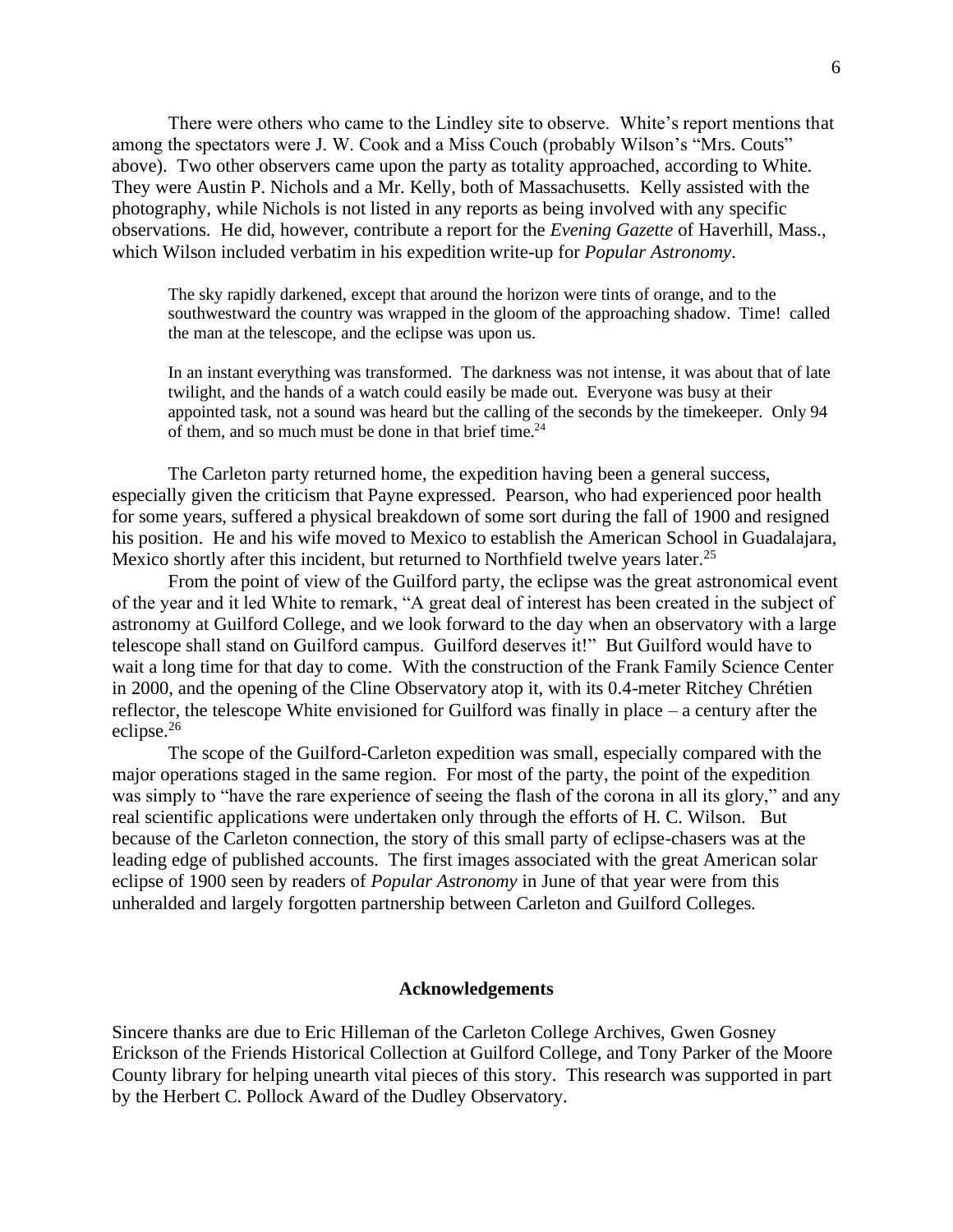*An early draft of this document was presented at the 209th Meeting of the American Astronomical Society, Seattle, WA, January 2007, under the title "The Guilford-Carleton Eclipse Expedition of 1900."*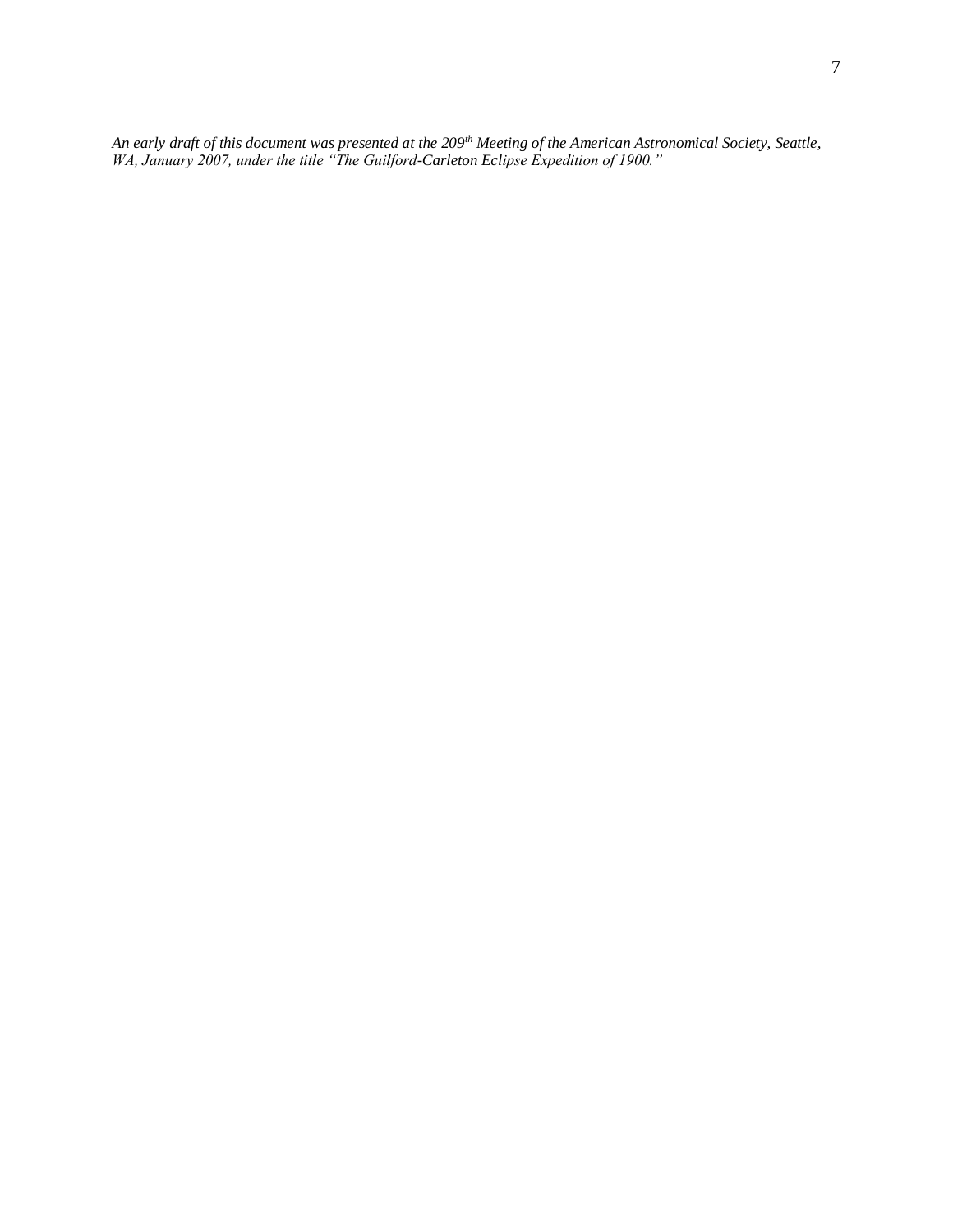## **Notes**

<sup>1</sup> G. E. Hale, Plans of American Eclipse Parties", *Astrophysical Journal,* 11, 314 (May 1900); *Raleigh News & Observer*, 27 May 1900.

<sup>2</sup> For examples of reports from the earlier eclipse parties, see "Reports of the Total Solar Eclipse of July 29, 1878 and January 11, 1880", *Astronomical and Meteorological Observations During the Year 1876 at the United States Naval Observatory*, Part II, Appendix III, Washington, D.C., 1880.

<sup>3</sup> "A Science Not Earthbound: A Brief History of Astronomy at Carleton College," online at http://www.carleton.edu/departments/PHAS/astro/pages/hisindex.html. (Visited 2 Jan 2007); E. A. Fath, "William Wallace Payne," *Popular Astronomy*, Vol. XXXVI, No. 5, p. 267 (May 1928); C. H. Gingerich, "Herbert Couper Wilson", *Popular Astronomy*, Vol. XLVII, No. 5, p.232 (May 1940).

<sup>4</sup> Gingerich,C., "Herbert Couper Wilson".

<sup>5</sup> Rev. Arthur H. Pearson," faculty card, Carleton College Archives; "Beloved Pioneer Teacher is Dead," *Northfield News*, 17 February 1933, p.1.

<sup>6</sup> The Story of Goodsell, Page Six, Online at https://apps.carleton.edu/campus/observatory/history/story/six/, (page updated 1 July 2015, visited 24 May 2020).

<sup>7</sup>Wilson to Hale, 14 April 1900, Director's Correspondence, Box 18, Folder 3, Yerkes Observatory Archives; Wilson, H. C, "The Total Solar Eclipse, May 28, 1900," *Popular Astronomy*, Vol. VIII, No. 6, p. 240 (May 1900).

 $8$  Payne, W. W., Annual Report on Mathematics & Astronomy (Appendix to Carleton President's Report), 1900.

<sup>9</sup> Payne, Appendix to President's Report, 1900; Wilson, H. C, "The Total Solar Eclipse, May 28, 1900"; O. J. Bond to S. P. Langley, 9 May 1900, SI Archives, Record Unit 31, Box 24; W. W. Smoak Diary, A1997.8, Box 1, Folder 3, Citadel Archives.

<sup>10</sup> *Ap. J.* 11, 314; there are no letters from Guilford in the Director's Correspondence for 1899-1900 in the Yerkes Observatory Archives.

<sup>11</sup> Pearson, A. H., Annual Report of Philosophy Department (Appendix to Carleton President's Report), 1900

<sup>12</sup> "Lindley, John Van", *Dictionary of North Carolina Biography*, Vol. 4, L-O, Powell, W. S. ed., Chapel Hill: University of North Carolina Press, 1996.

<sup>13</sup> McCarthy, Anne L., The Hill Family of Chowan County North Carolina, Online at

http://olympus.as.arizona.edu/~mccarthy/JILL/The%20Hill%20Family.htm (visited 21 Dec 2006).

<sup>14</sup> Gilbert, Dorothy Lloyd, *Guilford, a Quaker College*, Guilford College, 1937; Stoesen, Alex, *Guilford College: On the Strength of 150 Years*, Guilford College, 1987.

<sup>15</sup> Wilson, H. C., "The Total Solar Eclipse, May 28, 1900."

<sup>16</sup> Payne and Pearson, Appendices to President's Report, 1900; Wilson, H. C., "The Total Solar Eclipse, May 28, 1900"; Hobbs, L. L., "The Year's Work at Guilford College," in *The Guilford Collegian*, Vol XII, No. 9 (1900), p. 259;

regarding the faculty hire, there is no record of any Carleton graduate in the list of past faculty in the Guilford Centennial alumni directory; Minutes for 1900 May 22, Guilford College Board of Trustees, Guilford College Archives.

<sup>17</sup> *High Point Enterprise*, 1 June 1900, p. 1; *Raleigh News & Observer*, 29 May 1900, p.1.

<sup>18</sup> White, G. W., "The Carleton-Guilford Eclipse Expedition to the Lindley Farm, Near Pinehurst, N.C.," in *The Guilford Collegian*, Vol XII, No. 9 (1900), p. 263.

<sup>19</sup> Branson's 1898 Moore County N.C. Business Directory, p. 51. A sizeable portion of the Lindley farm is still intact in 2008, but the house in the expedition photo is no longer there.

<sup>20</sup> White, G. W., "The Carleton-Guilford Eclipse Expedition to the Lindley Farm, Near Pinehurst, N.C"; Wilson, H. C, "The Total Solar Eclipse, May 28, 1900"; *Alumni directory: students of New Garden Boarding School and Guilford College, 1837-1937*, Guilford College (1937).

<sup>21</sup> Wilson, H. C, "The Total Solar Eclipse, May 28, 1900"; Hale, G. E., "Eclipse Problems," Ap. J. 11, 47 (1900). <sup>22</sup> Wilson, H. C., "The Total Solar Eclipse, May 28, 1900."; White, G. W., "The Carleton-Guilford Eclipse Expedition to the Lindley Farm, Near Pinehurst, N.C."

<sup>23</sup> Wilson, H. C., "The Total Solar Eclipse, May 28, 1900."

<sup>24</sup> Wilson, H. C., "The Total Solar Eclipse, May 28, 1900"; White's report notes in his report that they "joined the party a few minutes before totality."

<sup>25</sup> "Alumni – 1877" in *Biographical Record of Amherst College Grads and Non-Grads 1871 – 1896*, online at http://www.distantcousin.com/yearbooks/ma/amherst/bio1871\_1896/Page.asp?Page=097; "Beloved Pioneer Teacher is Dead", Northfield News, 17 February 1933, p.1.